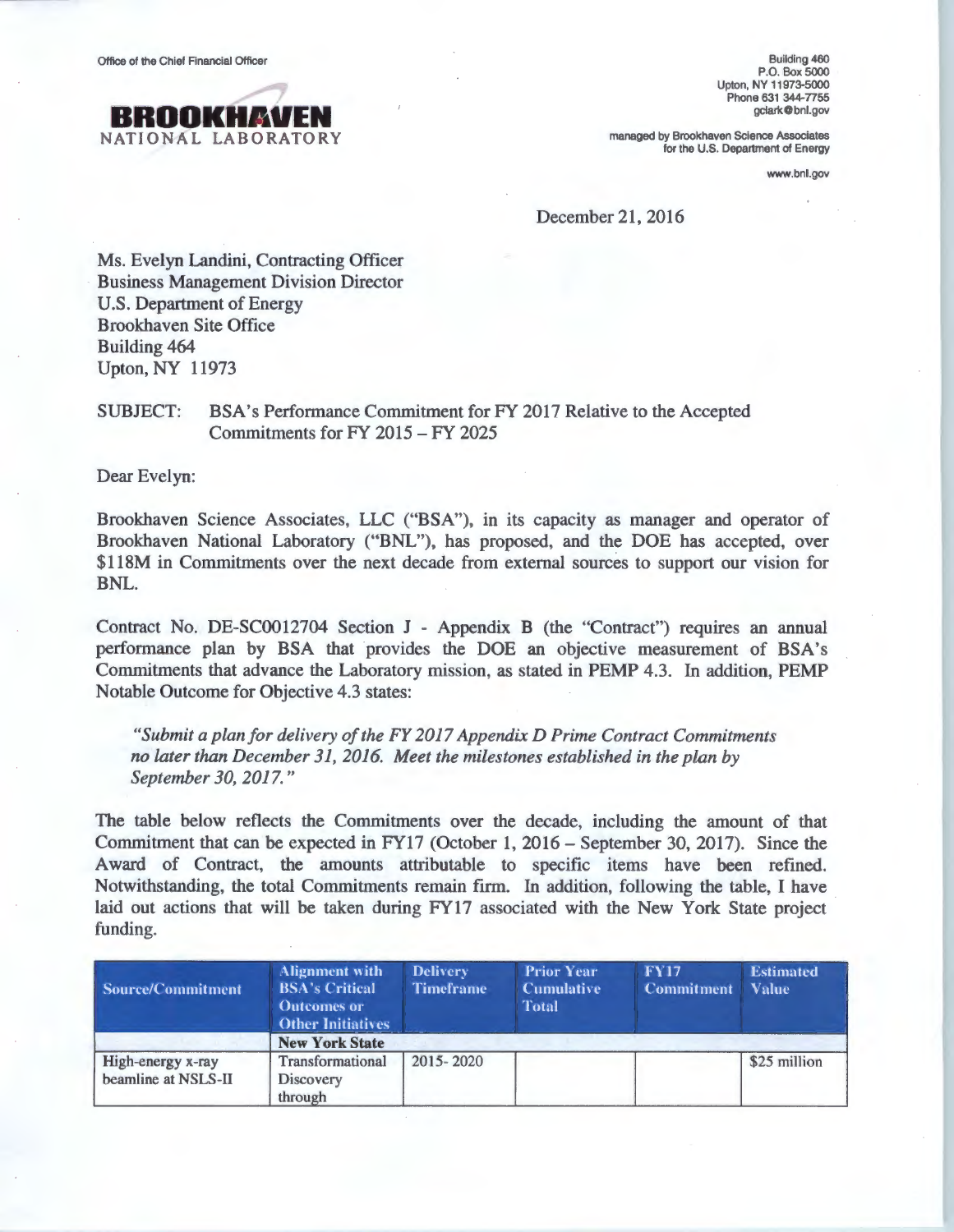|                                                                                                                                                                  | Synchrotron<br>Science                              |           |           |                               |                    |
|------------------------------------------------------------------------------------------------------------------------------------------------------------------|-----------------------------------------------------|-----------|-----------|-------------------------------|--------------------|
| <b>Energy Recovery Linac</b><br>(ERL)                                                                                                                            | Origins of matter<br>and mass                       | 2015-2020 |           |                               | \$25 million       |
| <b>Establish Big Data</b><br>Consortium-Center for<br>Data-Driven Discovery<br>(CD3)                                                                             | Data-Driven<br><b>Discovery</b>                     | 2015-2020 |           |                               | \$15 million       |
|                                                                                                                                                                  | <b>NYS Total</b>                                    |           | <b>NA</b> | \$2.0M<br>*See Action<br>Plan | \$65 million       |
|                                                                                                                                                                  | <b>Brookhaven Science Associates</b>                |           |           |                               |                    |
| <b>Capitalize Agreements</b><br>for Commercializing<br>Technology (ACT) and<br>Non-Federal Work for<br>Others (WFO) to<br>accelerate Laboratory<br>growth agenda | <b>All Science</b><br><b>Critical Outcomes</b>      | 2015-2025 |           |                               | \$3.2 million      |
| <b>STEM</b> education and<br>community outreach                                                                                                                  | Workforce<br>development;<br>community<br>relations | 2015-2025 |           |                               | \$2.0 million      |
| Laboratory employee<br>college scholarships                                                                                                                      | Workforce<br>attraction and<br>retention            | 2015-2025 |           |                               | \$1.2 million      |
| <b>Laboratory Director</b><br>discretionary funds                                                                                                                | <b>All Critical</b><br><b>Outcomes</b>              | 2015-2025 |           |                               | \$15.8 million     |
|                                                                                                                                                                  | <b>BSA Total</b>                                    |           | \$5.829M  | \$2.0M                        | \$22.2 million     |
|                                                                                                                                                                  | <b>Stony Brook University</b>                       |           |           |                               |                    |
| <b>Stony Brook-BNL Joint</b><br>Appointments                                                                                                                     | <b>All Science</b><br><b>Critical Outcomes</b>      | 2015-2025 |           |                               | \$26.2 million     |
| <b>Stony Brook-BNL Seed</b><br>Grant Program and other<br>related support                                                                                        | <b>All Science</b><br><b>Critical Outcomes</b>      | 2015-2025 |           |                               | \$2.0 million      |
|                                                                                                                                                                  | <b>Stony Brook Total</b>                            |           | \$5.694M  | \$2.7M                        | \$28.2 million     |
|                                                                                                                                                                  | <b>Partner Universities</b>                         |           |           |                               |                    |
| <b>Partner Universities-</b><br><b>BNL Joint Appointments</b>                                                                                                    | <b>All Science</b><br><b>Critical Outcomes</b>      | 2015-2020 |           |                               | \$3.0 million      |
|                                                                                                                                                                  | <b>Partner Universities Total</b>                   |           | \$1.948M  | \$.7M                         | \$3.0 million      |
|                                                                                                                                                                  |                                                     |           |           |                               |                    |
| <b>GRAND TOTAL</b>                                                                                                                                               |                                                     |           | \$13.471M | \$7.4M                        | \$118.4<br>million |

## \*Action Plan:

With respect to the New York State funding, we have identified the specific New York State organization(s) that will fund the three projects and will continue establishing definitive agreements with these organization(s). BSA plans to commence the three projects during FY17. The first of the \$65M in funding is being received this year. We will keep you updated on our progress.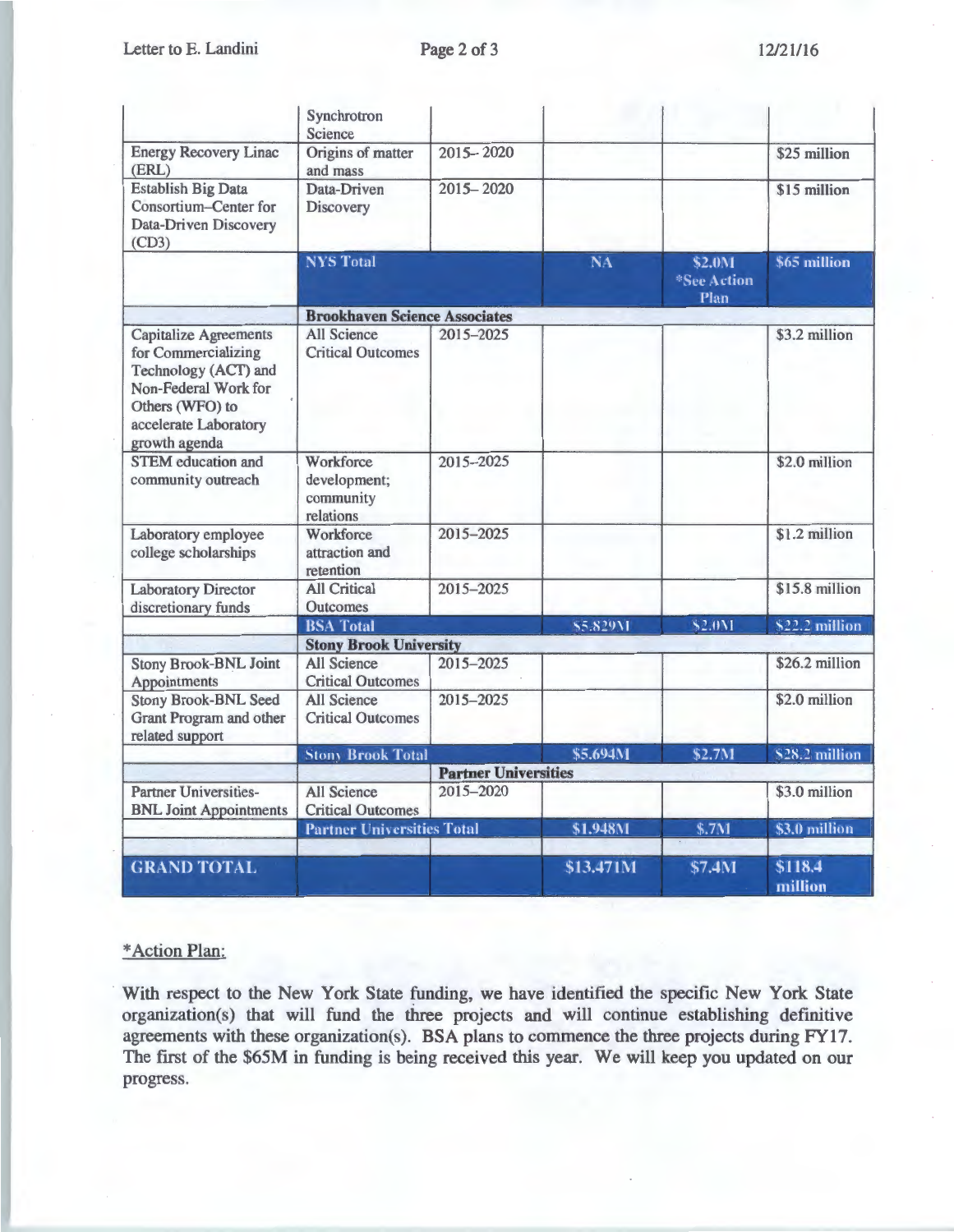Similar to practice in prior years, it is BSA's intention to deliver a recap to DOE at the end of the year that provides actual performance compared to the FY17 Commitment.

If you have any questions, please do not hesitate to contact me.

Sincerely

Alles for beauchen

BSA Chief Financial Officer

cc: J. Anderson (BSA/BNL) B. Boyle (BSA/BNL) F. Crescenzo (DOE-BHSO) R. Gordon (DOE-BHSO) D. Gibbs (BSA/BNL) R. Lincoln (BSA/BNL) R. Reeder (BSA/SBU) S. Stanley (BSA/SBU) R. Townsend (Battelle) R. Tribble (BSA/BNL)